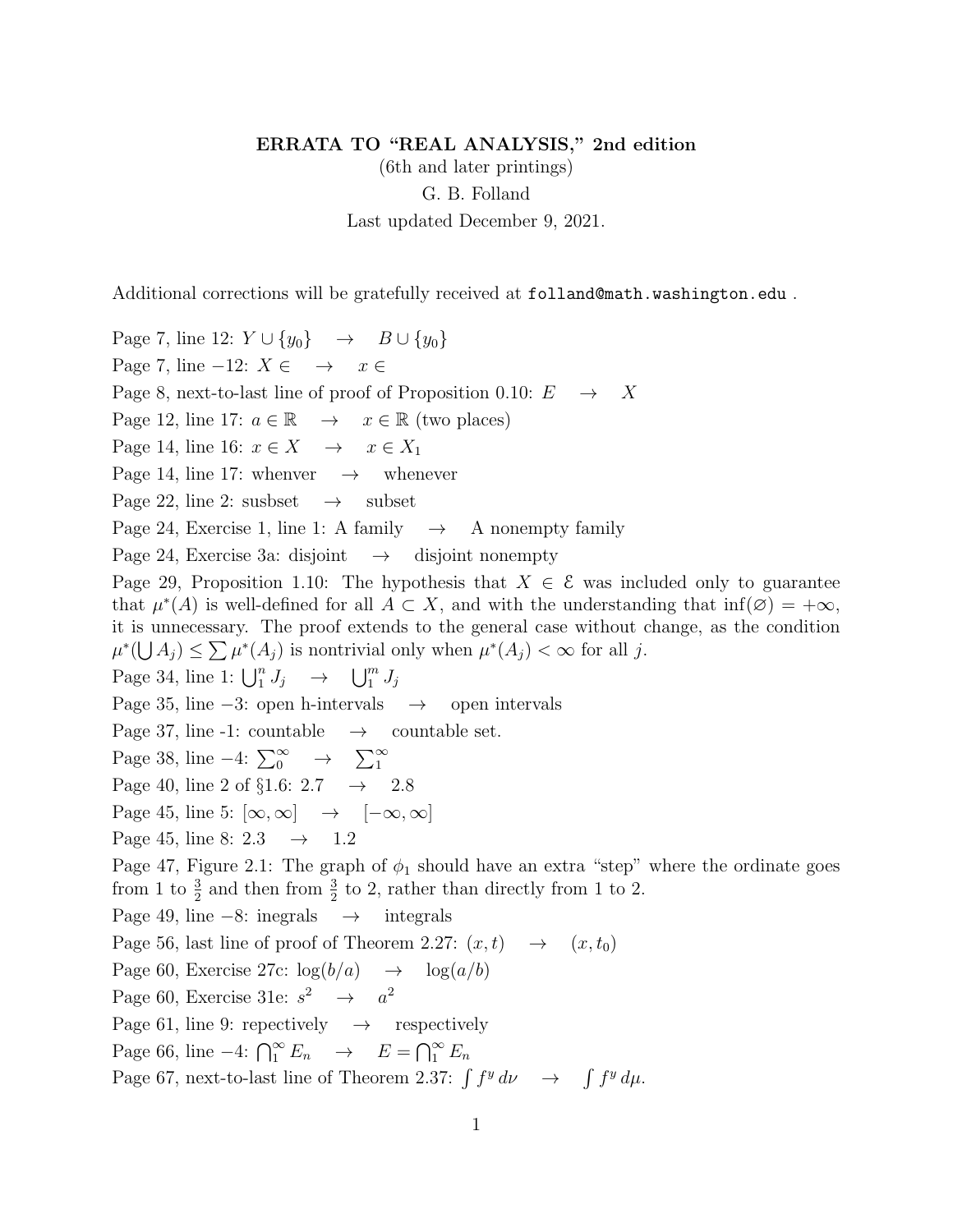Page 69, Exercise 49a:  $\mathcal{M} \times \mathcal{N} \rightarrow \mathcal{M} \otimes \mathcal{N}$ 

Page 69, Exercise 50: Either assume  $f < \infty$  everywhere or use the condition  $y < f(x)$  to define  $G_f$ . Also,  $\mathcal{M} \times \mathcal{B}_{\mathbb{R}} \longrightarrow \mathcal{M} \otimes \mathcal{B}_{\mathbb{R}}$ .

Page 70, proof of Theorem 2.40, line 2: rectangles  $\rightarrow$  rectangles, which may be assumed bounded,

Page 72, line 5: definitions  $\rightarrow$  definitions Page 75, line 9:  $\sum_j (x_j - a_j)(\partial g/\partial x_j)(y) \rightarrow \sum_k (x_k - a_k)(\partial g_j/\partial x_k)(y)$ Page 75, line 9: joning  $\rightarrow$  joining Page 76, line 6:  $\bigcup_{1}^{\infty} U_j \rightarrow \bigcap_{1}^{\infty} U_j$ Page 76, line  $-7: f \circ G \rightarrow f \circ G |\det DG|$ Page 76, line  $-5: G(\Omega) \rightarrow G(\Omega)$ Page 77, Exercise 58:  $\int \rightarrow \int_0^\infty$ Page 79, line 2:  $(a, b] \times E \rightarrow (a, b] \times E$  or  $(a, \infty) \times E$ Page 87, line 3:  $\nu(A_j) > \sum \rightarrow \nu(A_j) \geq \sum$ Page 88, Exercise 6:  $\int f d\mu \rightarrow \int_E f d\mu$ Page 90, line −6:  $f \rightarrow f_i$ Page 102: (3.24) should be interpreted as " $T_F(b) = T_F(a) + \sup\{\ldots\}$ " in the case  $T_F(b) =$  $T_F(a) = \infty.$ Page 104, line 7 of proof of Lemma 3.28:  $x_0 < \cdots \rightarrow x = x_0 < \cdots$ Page 104, line  $-12: \sum_{1}^{n} \rightarrow \sum_{1}^{m}$ Page 105, line 5 of proof of Proposition 3.32:  $\mu(U_j) < \delta \rightarrow m(U_j) < \delta$ Page 105, proof of Proposition 3.32: The displayed inequalities are valid provided  $F$  is monotone, which may be assumed without loss of generality. Page 106, line 4: greatest integer less than  $\delta^{-1}$ smallest integer greater than  $\delta^{-1}(b-a)$ Page 107, Exercise 28b:  $\mu_{T_F(E)} \rightarrow \mu_{T_F}(E)$ Page 115, line  $-12$ : Proposition  $\rightarrow$  Proposition Page 120, line −2: a neighborhood → an open neighborhood Page 125, line 16: is a set  $\rightarrow$  is a nonempty set Page 144, line 12: an LCH  $\rightarrow$  a noncompact LCH Page 145, paragraph after the end-of-proof sign, line 3: locally compact  $\rightarrow$  locally

compact and noncompact

Page 146, Exercise 73: In the definition of completely regular algebra, add the condition that the algebra be closed under complex conjugation. Also, in parts (a), (b), and (d), the word "Hausdorff" is redundant since it is incorporated in the definition of "compactification" on p. 144.

Page 146, Exercise 73c: contains  $\mathcal{F} \rightarrow$  contains  $\mathcal{F}$  and the constant functions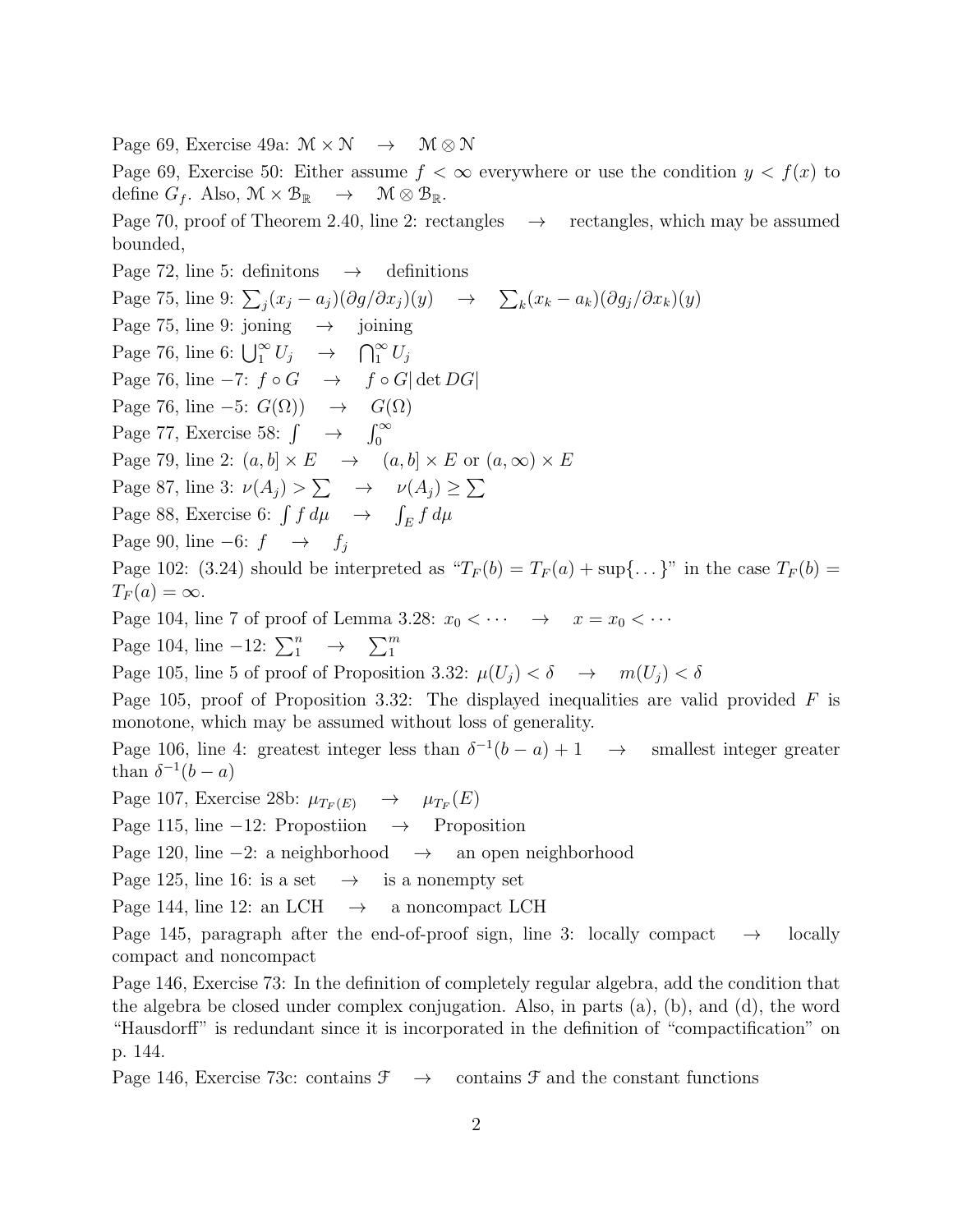Page 146, Exercise 73d: Insert "(up to homeomorphisms)" after "of  $X$ ".

Page 159, next-to-last line of proof of Theorem 5.8: Moroever  $\rightarrow$  Moreover

Page 165, line 6:  $x \in X \rightarrow x \in \mathcal{X}$ 

Page 166, line −2 of proof of Theorem 5.14:  $(1-t)x + (1-t)z \rightarrow (1-t)x - (1-t)z$ 

Page 166, line −1:  $U_{x\alpha_j\epsilon_j} \rightarrow U_{0\alpha_j\epsilon_j}$ 

Page 167, line 3:  $p_{\alpha_j}(y) < \epsilon \rightarrow p_{\alpha_j}(y) \leq \epsilon$ 

Page 167, bulleted item at bottom (continuing to next page):  $\mathbb{C}^X$  should be replaced by the space of locally bounded functions on  $X$ , i.e., the space of all complex-valued functions  $f$  on X such that  $p_K(f) < \infty$  for all K.

Page 174, line 2: paralellogram  $\rightarrow$  parallelogram

Page 174, lines  $-8$  and  $-4$ :  $\mathfrak{X} \rightarrow \mathfrak{H}$ 

Page 177, line 1:  $e_{\alpha} \rightarrow u_{\alpha}$  and  $\mathfrak{X} \rightarrow \mathfrak{H}$ 

Page 179, next-to-last line of notes for §5.1: coincides with  $\rightarrow$  extends

Page 179, line  $-2: x_1 \in \mathfrak{X}_0 \rightarrow x_0 \in \mathfrak{X}_0$ 

Page 194, line  $-3$ , "simple consequence": Actually, all the y-sections of the set  $\{(x, y)$ :  $|f(x,y)| > ||f(\cdot,y)||_{\infty}$  have  $\mu$ -measure 0, and you need Tonelli to deduce that  $\mu$ -almost all the x-sections have  $\nu$ -measure 0.

Page 196, Exercise 28b:  $J_1 f \rightarrow J_\alpha f$  (Hint: Focus on the behavior of  $J_\alpha f(x)$  as  $x \to \infty$ .)

Page 197, line  $-2$ : on  $(0, \infty)$ ,  $\rightarrow$  on  $[0, \infty)$  such that  $\phi(0) = 0$ ,

Page 204, last line of (6.33):  $C_j^{p_j} \rightarrow C_j^{q_j}$ j

Page 206, Theorem 6.36, line 4:  $1 \leq p < \infty \rightarrow 1 \leq p < q/(q-1)$ 

Page 208, Exercise 41: For the case  $p = \infty$ , assume  $\mu$  semifinite.

Page 208, Exercise 45, lines 3 and 4: T is weak type  $(1, n\alpha^{-1})$  and strong type  $(p, r)$  where  $1 < p < n(n - \alpha)^{-1}$  and  $r^{-1} = p^{-1} - (n - \alpha)n^{-1}$ .

Page 210, final sentence: Theorem 6.36 was discovered independently, a little earlier than [51], by D. R. Adams (A trace inequality for generalized potentials, Studia Math. 48 (1973),  $99-105$ ).

Page 212, line 13: a Borel measure  $\rightarrow$  a Borel measure that is finite on compact sets

Page 217, lines 7 and 8:  $f \rightarrow f_1$ 

Page 218, line −5:  $\chi_u \rightarrow \chi_U$ 

Page 221, Exercise 15e:  $E \subset \mathcal{B}_{\Omega^*} \to E \in \mathcal{B}_{\Omega^*}$ 

Page 224, line 8: Insert minus signs before the two middle integrals.

Page 224, line 9:  $\int f_n d\mu \rightarrow \int f d\mu_n$ 

Page 224, line  $-4$  of proof of Proposition 7.19:  $(-\infty, N] \rightarrow (-\infty, -N]$ 

Page 224, Exercise 18, line 1:  $\mathcal{M}(X) \rightarrow M(X)$ 

Page 225, Exercise 24b:  $\int f d\mu \rightarrow 0$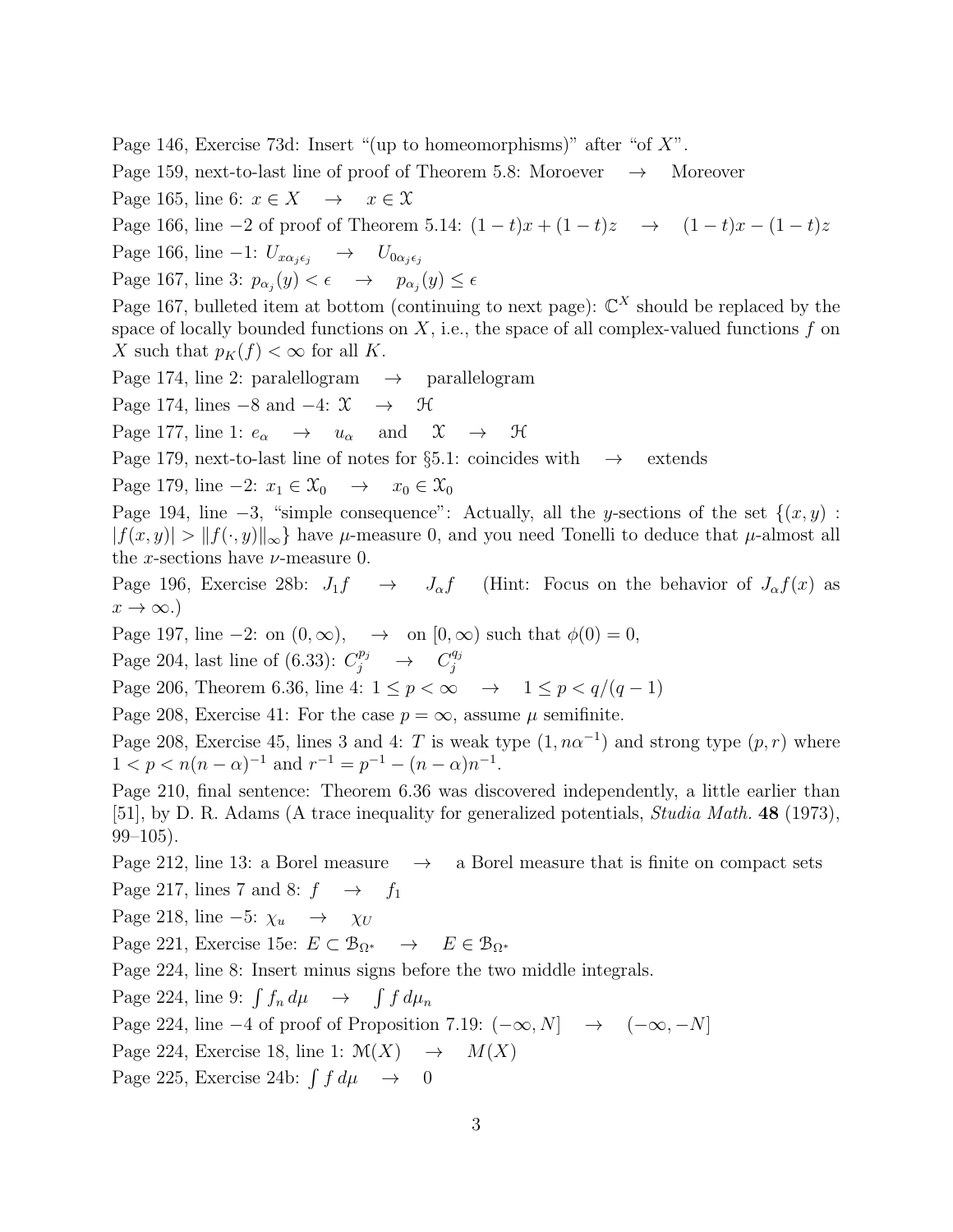Page 225, Exercise 24c:  $F(x) \rightarrow 0$ Page 225, Exercise 27: k functionals  $\rightarrow$  k bounded functionals Page 226, proof of Theorem 7.20, next-to-last line:  $\pi_1(K) \times \pi_2(K) \to \pi_X(K) \times \pi_Y(K)$ Page 226, proof of Theorem 7.20, last line:  $= \rightarrow \leq$ Page 226, line 2 of Proposition 7.21:  $X \otimes Y \rightarrow X \times Y$ Page 226, line  $-2: \overline{U} \times \overline{V} \rightarrow U \times V$ Page 227, 4th and 3rd lines before Lemma 7.23: Replace the clause "Exercises 12 and ...  $\mu \times \nu$ " by "Exercise 12 shows that  $\mu \times \nu({0} \times \mathbb{R}) \neq 0 = \mu \times \nu({0} \times \mathbb{R})$ ". (The semifinite part of  $\mu \widehat{\times} \nu$  disagrees with  $\mu \times \nu$  on  $\{(x, x) : x \in [0, 1]\}$ ; see Exercise 2.46.) Page 228, line 3:  $\bigcap_{1}^{m} \rightarrow \bigcap_{1}^{n}$ Page 229, line −10:  $\mathcal{B}_X \times \mathcal{B}_Y \rightarrow \mathcal{B}_X \otimes \mathcal{B}_Y$ Page 232, line 5 of paragraph 3:  $L^1(\overline{\mu}) \rightarrow L^1(\overline{\mu})^*$ Page 242, line 12:  $||g||_{(N+n+1,\alpha)} \rightarrow ||g||_{(N+n+1,0)}$ Page 246, Exercise 9: Assume  $p < \infty$ . Page 247, line 2 of Theorem 8.19:  $\mathbb{T}^n \longrightarrow \mathbb{Z}^n$ Page 250, line  $-2$ :  $\sum_{|\gamma| \leq |\beta|} ||f||_{(N+n+1,\gamma)} \rightarrow \sum_{|\gamma| \leq N} ||f||_{(|\beta|+n+1,\gamma)}$ Page 251, line 4:  $-2\pi ae^{-\pi ax^2} \rightarrow -2\pi axe^{-\pi ax^2}$ Page 254, line 5:  $\mathbb{Z}^N \longrightarrow \mathbb{Z}$  $\mathbb{Z}^n$ Page 254, line 4 of proof of Theorem 8.32: 8.35  $\rightarrow$  8.31 Page 255, Exercise 16a:  $||f||_u \rightarrow ||f_k||_u$ Page 256, line 1: right  $\rightarrow$  left Page 259, line 9:  $f_2 * \phi_t(\xi) \rightarrow f_2 * \phi_t(x)$ Page 259, line 3 of proof of Theorem 8.36: The sum on the right should be  $\sum_{\kappa \in \mathbb{Z}^n}$ . Page 261, line 7:  $e^{-2\pi i \kappa x} \rightarrow e^{2\pi i \kappa x}$ Page 264, line 4:  $e^{2\pi(2m+1)x} \rightarrow e^{2\pi i(2m+1)x}$ Page 268, formula (8.46):  $\frac{1}{2} - x - [x] \rightarrow \frac{1}{2} - x + [x]$ Page 269, line 6:  $S_m(a_i) \rightarrow S_m f(a_i)$ Page 269, Exercise 35a:  $\phi \rightarrow \phi_m$  (two places) Page 272, Exercise 39: On line 2, positive  $\rightarrow$  nonnegative. Also, replace line 3 by the following:  $\frac{\alpha}{m}$ ,  $\frac{\alpha+1}{m}$  $\frac{n+1}{m}, \frac{\alpha+m-1}{m}$  $\frac{m-1}{m}$  for some  $\alpha \in [0,1)$  and  $m \in \mathbb{N}$ , in which case  $\widehat{\mu}(jm) = e^{-2\pi i j \alpha}$ for all  $j \in \mathbb{Z}$ . Page 273, line 7: if for all  $\rightarrow$  for all Page 274, line  $-1: (t^2+|x|^2)^{-(n+1)/2} \rightarrow (t^2+|x|^2)^{(n+1)/2}$ Page 276, Exercise 43:  $e^{-|x|/2} \to \frac{1}{2}e^{-|x|}$ Page 286, line 3:  $\phi(y) \rightarrow \phi(x)$ Page 286, lines  $-13$  and  $-5$ , and page 287, lines 1 and 3:  $U \rightarrow V$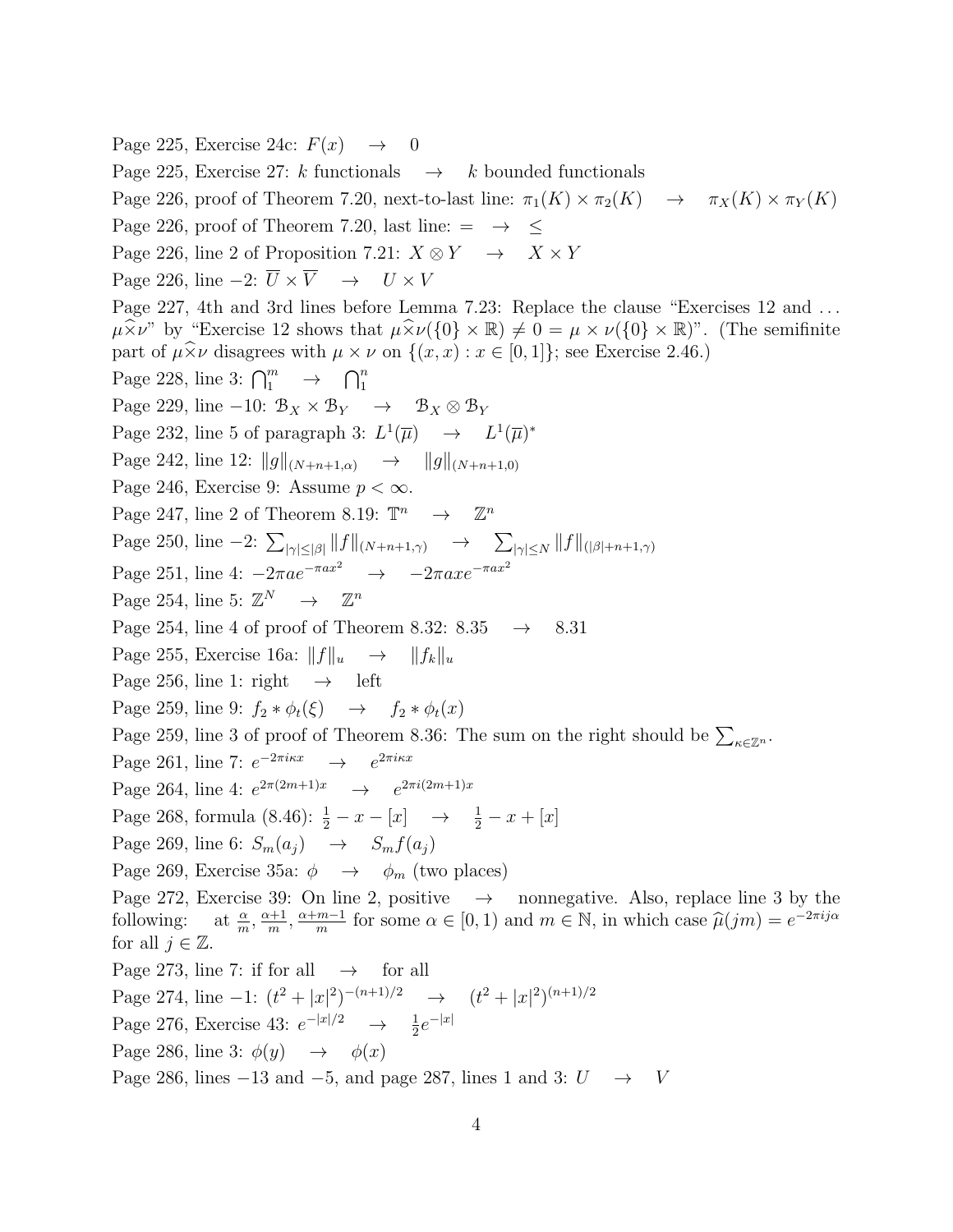Page 288, line −10:  $\psi(\epsilon x) \rightarrow \psi(x/\epsilon)$ Page 289, Exercise 7, line 2: f agrees  $\rightarrow$  there exists a constant c such that  $f + c$  agrees Page 291, Exercise 13:  $f * \psi_t \rightarrow F * \psi_t$ Page 293, line  $-2: (1+|x|)^N \rightarrow (1+|x|)^{-N}$ Page 293, line −1:  $\|\phi\|_{(0,N)} \to \|\phi\|_{(N,0)}$ Page 294, line 3: by (ii)  $\rightarrow$  by the preceding example Page 296, line  $-9: x_i \rightarrow \xi_i$ Page 297, line 7: One  $\rightarrow$  On Page 297, proof of Proposition 9.14, line 3:  $f = \hat{g} \rightarrow f = g^{\vee}$ Page 297, line  $-3: \hat{f}(\kappa) \rightarrow \hat{F}(\kappa)$ Page 300, Exercise 28, line 2:  $|\xi|^{\alpha-2} \rightarrow |x|^{\alpha-2}$ Page 303, lines 5–6: Fourier transform is  $\hat{g}(\xi) \rightarrow$ ∨ (ξ) Page 303, line 7:  $(1+|\xi|^2)^s \rightarrow (1+|\xi|^2)^{-s}$ Page 309, Exercise 34c:  $\Lambda_a \rightarrow \Lambda_{\alpha}$ . Also, apologies for the two conflicting uses of the letter  $\alpha$ ; one might prefer to replace  $\partial^{\alpha}$  and  $|\alpha|$  by  $\partial^{\beta}$  and  $|\beta|$ . Page 320, line  $-1$ : the the  $\rightarrow$  the Page 323, line 5:  $\limsup n^{-1}|S_n| < \epsilon \rightarrow \limsup n^{-1}|S_n| \leq \epsilon$ Page 325, Exercise 17, line 2: smaple  $\rightarrow$  sample Page 325, Exercise 17, line 9:  $X_j - M_j \rightarrow X_j - M_n$ Page 325, line 3 of §10.3:  $e^{(t-\mu)^2/2\sigma^2} \rightarrow e^{-(t-\mu)^2/2\sigma^2}$ Page 326, line −6:  $X_n \rightarrow X_j$ Page 331, line  $-7: \exp(\cdots) \rightarrow \exp(-\cdots)$ Page 332, formula (10.23):  $\exp(\cdots) \rightarrow \exp(-\cdots)$ Page 341, proof of Proposition 11.3, line 3: it  $\rightarrow$  if Page 344, proof of Theorem 11.9, end of line 2: Delete " $h \in C_c^+$  and". Page 348, Exercise 9c: In general it is not  $\mu$  that is decomposable but rather its extension  $\overline{\mu}$ to the  $\sigma$ -algebra of  $\mu^*$ -measurable sets as explained on p. 215. Page 349, line 3:  $\mu^*(A) \cup \mu^*(B) \rightarrow \mu^*(A) + \mu^*(B)$ Page 349, line −11:  $B^{2k-3}$  →  $B_{2k-3}$ Page 349, line  $-7: \sum_{n+1}^{\infty} \rightarrow \sum_{n=1}^{\infty}$ Page 350, proof of Proposition 11.17: Concerning the applicability of Proposition 1.10, see the correction to Page 29 in this errata list.

Page 357, Figure 11.1(b): In the bottom figure, the small triangle in the center should not be shaded.

Page 358, line 10:  $C(X) \rightarrow C(X)$ Page 358, line  $-7: x_{i_1\cdots i_k} \rightarrow x_{i_1\cdots i_k}$